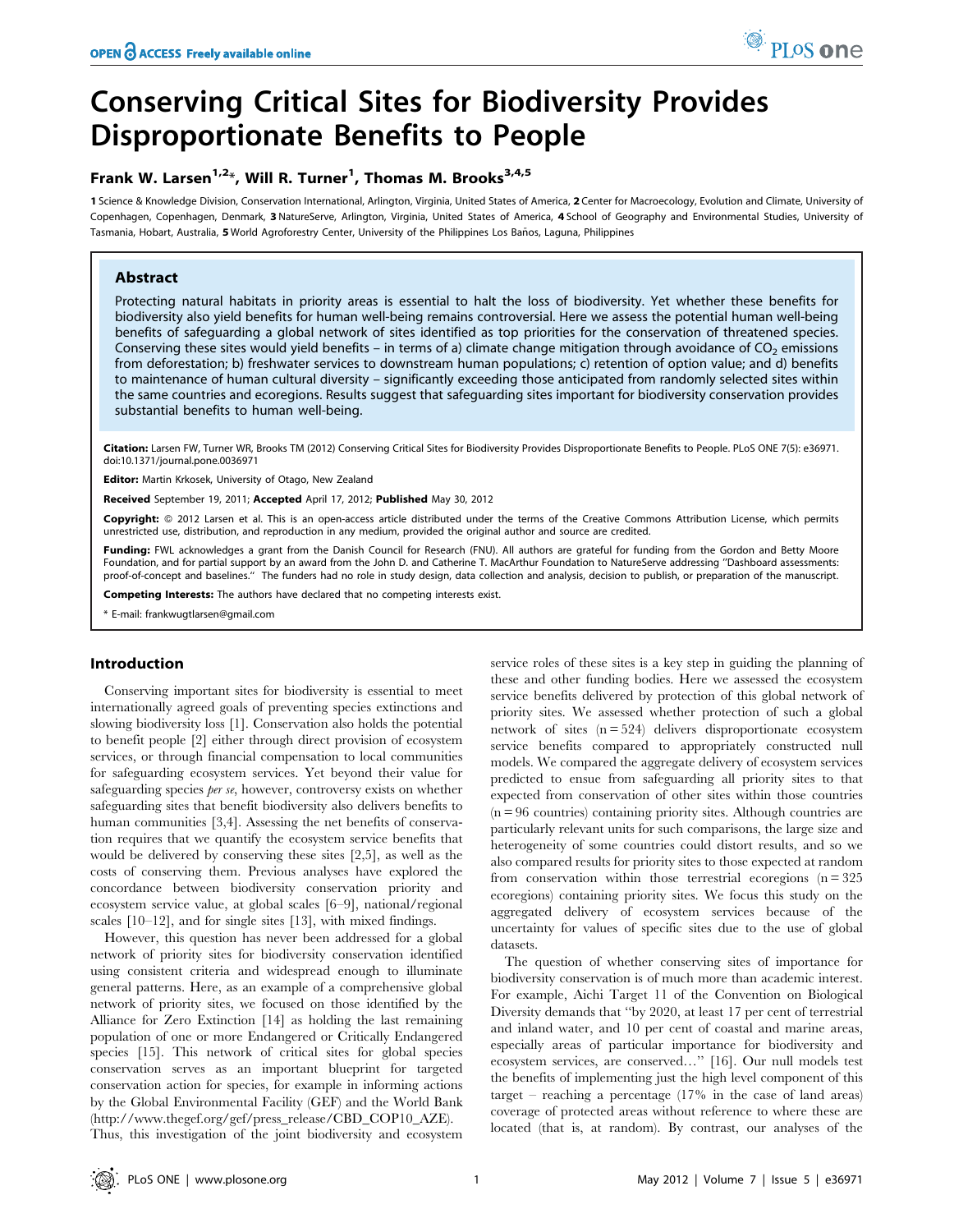potential ecosystem service benefits delivered by safeguarding Alliance for Zero Extinction sites inform the implementation of Aichi Target 11 in full.

We focused on four types of benefits to human well-being – carbon storage, provision of freshwater ecosystem services, option value, and cultural value – for which global data are available. These four classes of benefits span a range of ecosystem service types as classified by the Millennium Ecosystem Assessment [2], including regulating (carbon), provisioning (freshwater), and cultural services as well as option value. They also span a range in the spatial scales over which people benefit: global (carbon, option value), regional (freshwater), and local (cultural).

Deforestation, particularly in the tropics, is a major contributor to global  $CO<sub>2</sub>$  emissions [17] and protected areas may be effective means to reduce these emissions [18]. Because curbing deforestation is suggested to be a comparatively inexpensive means of reducing  $CO<sub>2</sub>$  emissions [19], a global financial mechanism to reduce emissions from deforestation and forest degradation in developing countries (Reducing Emissions from Deforestation and forest Degradation, or REDD+) has been established under the 'Cancun Agreements' of the United Nations Framework Convention on Climate Change [20]. Thus, funding in a REDD+ mechanism could be well beyond existing conservation funding with substantial consequent potential to influence global forest conservation and benefit local people through REDD+ payments.

Many terrestrial ecosystems are important for the freshwater services they provide to people downstream, and in particular for ensuring the delivery of clean water [8,21]. We therefore use two measures of freshwater services to downstream human populations: water quality and potential water provision.

Option value is the as-yet-unknown benefit that conservation of biodiversity provides for current and future generations (e.g., drug discovery). For example, the extinction of gastric-brooding frogs of the genus Rheobatrachus resulted in lost options for potential treatment of ulcers that affect millions of humans worldwide [22]. Evolutionary distinctiveness is one measure of the future options, or 'option value', that conservation of the biodiversity at a site represents [23].

In the broader sense the concept of cultural services would encompass ecosystems that contribute to the nonmaterial benefits that arise from human-ecosystem relationships, including recreational experiences, sense of place, and others [24]. The cultural value of biodiversity is difficult to measure – especially on a global scale – and therefore efforts to analyze cultural diversity have focused on language diversity [25]. Language richness clearly does not represent all cultural diversity, which in turn may not directly correspond to the cultural values of biodiversity *per se* [25]. Nevertheless, language richness quantitatively indicates one important aspect of the relationship between human cultures and nature [25–27]. Local and indigenous languages are also the repositories of traditional knowledge about the environment and its systems [2]. Thus, we used human language [28] as a proxy for the cultural value that conserving nature provides [29], given that almost two-thirds of the world's languages belong to forestdwelling people and that the cultural identity and value systems of many indigenous and traditional people are shaped by close interaction with the natural environment [2].

An important next step is to estimate the financial value of these ecosystem services for comparison with conservation costs [30]. While it is still not possible to undertake solid economic analyses at this scale, we can provide some coarse estimates to illustrate the magnitude of the economic benefits versus costs of protecting this global network of priority sites. We therefore estimated the potential financial yield from avoided carbon emissions from

deforestation at priority sites in comparison to the estimated cost of protecting these sites. We estimated the cost of safeguarding the network of priority sites in developing countries as protected areas by using site and country characteristics to predict ongoing management costs [31]; and using agricultural rents to predict acquisition costs [32].

#### Methods

#### Boundaries for priority sites

As only limited data exist for the full set of 595 Alliance for Zero Extinction sites [14] we derived boundaries around the site locality points based on existing polygon layers in the following hierarchical way:

- a) Alliance for Zero Extinction sites [14] (boundaries previously delineated for 102 sites),
- b) Key Biodiversity Areas [33,34], where these have been identified (58 additional sites),
- c) Important Bird Areas [35], where these have been identified (127 additional sites),
- d) Protected areas in the World Database of Protected Areas [36] (national sites have precedence over international sites) (101 additional sites),
- e) Species ranges (extent of occurrence) for the Alliance for Zero Extinction trigger species for amphibians [15,37], mammals [15,38] and threatened birds [35] (85 additional sites). If ranges of several trigger species were available for a priority site location we used the merged ranges.

We dealt with potential inaccuracies in georeferencing of original locality points by making sure the selected polygons were supported by trigger species ranges and Alliance for Zero Extinction tabular information on either protected area or Important Bird Area name (when available). Boundaries for the remaining points (51 sites) were derived by using circle polygons of median priority area size (26,963 ha). This procedure resulted in 524 site polygons with mean area of  $113,079\pm277,550$  ha (s.d.). This differs from the original 595 sites [14] because some polygons contain more than one priority site.

#### The four ecosystem services

Carbon storage. Carbon stock was estimated by using a global map of biomass carbon stored in above- and belowground living vegetation with a resolution of 0.0089 decimal degrees [39] and restricted to carbon in natural land covers by using a global land cover layer [40]. Despite limitations in the global map of biomass carbon [39], this is the only globally consistent dataset on vegetation biomass carbon. We also estimated potential annual  $CO<sub>2</sub>$  emissions avoided from deforestation as follows: carbon density (t C/ha)×area (ha)×estimated deforestation rate (%/  $yr\times3.66$  CO<sub>2</sub> equivalents. We used national deforestation rates [41] as no spatially explicit deforestation data are globally available at sufficient resolution. We used national deforestation rates for countries above global mean (0.22%/yr). However, for sites in countries with deforestation rate  $\langle 0.22\% / \text{yr} \rangle$ , we used the global mean rate in order to reflect that a REDD+ mechanism will likely provide an incentive to historically low-deforestation countries [42]. Given that deforestation in protected areas, IUCN I–II, has been reported to be substantially lower than of deforestation outside [43], we used 25% of deforestation rate for sites that are protected areas, or 75% of deforestation rate for unprotected sites. We focused on the net emissions assuming conversion to agriculture (which stores mean 8 t C/ha) [39].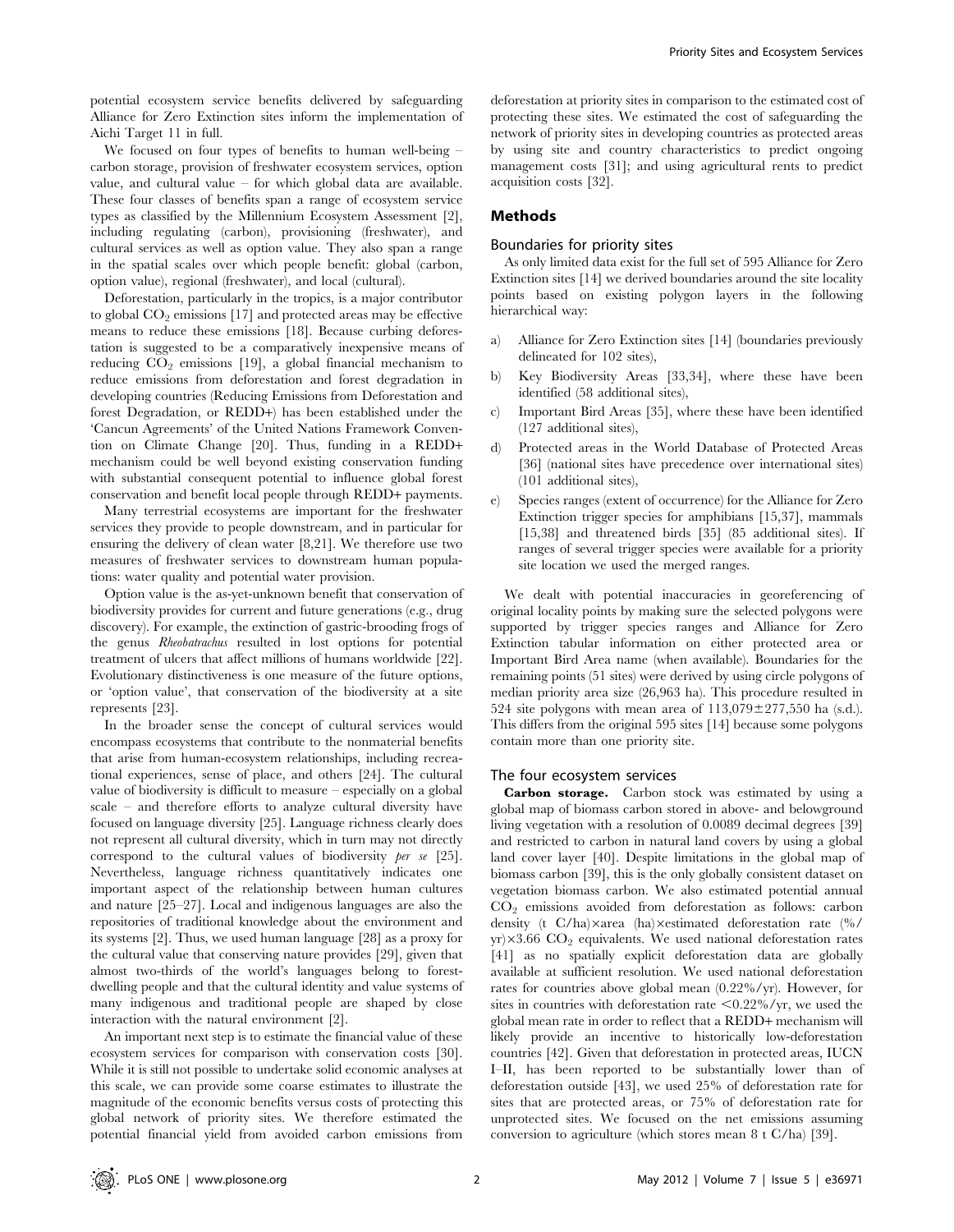Freshwater services. The estimated potential for provision of water to downstream populations was modeled on a global grid of 2,592  $km<sup>2</sup>$  hexagons based on spatially explicit maps of runoff [44], hydrological drainage direction [45,46], and human population density [47]. Estimating hydrological services over large or unequal units (e.g., countries or watersheds) masks important variation within watersheds and conveys little useful information relevant to individual conservation sites. To capture this spatial variation, we modeled the flows of water from upstream source cells to human beneficiaries in downstream cells. Although the freshwater provided by habitats often acts as a supporting service for downstream ecosystems, we here focus on water most immediately available to people. Thus, a key step weights freshwater services according to the presence of human populations downstream. We began with global maps of runoff  $f_i$ among cells  $i$  (available for use within  $i$  or in downstream cells); and demand  $D_i$  (computed as total global water consumption [44] allocated among cells in proportion to human population of cell  $i$ ), and applied the following equations:

$$
TD_i = \sum_{j \in DOWN_i} D_j \tag{1}
$$

$$
Tsf_j = \sum_{i \in UP_j} f_i \left(\frac{D_j}{TD_i}\right) \tag{2}
$$

$$
I_{ij} = f_i \left(\frac{D_j}{TD_i}\right) MIN\left(\frac{D_j}{Tsf_j}, 1\right)
$$
 (3)

$$
I_i = \sum_{j \in DOMN_i} I_{ij} \tag{4}
$$

Equation (1) computes the total demand  $TD_i$  across all cells downstream of site *i*. Sets of cells upstream of *i*  $(UP_i)$  or downstream (*DOWN*<sub>i</sub>) are computed from a global 30-arc-second drainage direction map [45,46]. Equation (2) computes the total scaled flow  $T_{\text{S}}f_i$  from all upstream cells into cell j. Tsf allocates flow from upstream cells to downstream cells  $j$  in proportion to demand in  $j$ , thus accounting for the fact that source cells generally supply water to more than one downstream cell. Equation (3) computes the water provision  $I_{ii}$  of upstream cell i to downstream cell j. In so doing, it credits is contribution to j only to the point where  $i$ 's demand is met; no credit is given for contributions in excess of downstream demand. Finally, equation (4) sums up the total contribution  $I_i$  of cell i to all downstream demand (See also [48]).

This is necessarily a coarse model but it captures much of the relevant spatial variation in elevation, precipitation, and nearby downstream population (which we expect to vary less within cells) and habitat (which varies within cells, but we account for that variation). We calculated the estimated water provision from a priority site as the mean water provision value among hexagon cells that the site covered (weighted by area of overlap).

For our second measure, water quality, we derived a water quality index based on the estimated influence of land cover on water quality (e.g., forests are more important for water quality than grassland) for any given site based on the potential water provision and land cover distributions at the site. Because the water quality implications of finely differentiated habitat types are poorly understood, we thus created a map of coarse land cover types from Global Land Cover 2000 (GLC2000) [40] combined with a global map of cloud forest [49], both having pixel size of  $1 \text{ km}^2$  or less (30 arc-second). We derived water quality coefficients for the broad land cover types, based on existing literature [21,50– 52]; e.g., forests effectively reduce surface erosion and increase water infiltration; wetlands effectively remove suspended solids, phosphorus, and nitrogen; and so on (See Table S1).

By mapping these coarse land cover types to GLC2000 land covers, each category in our merged land cover layer based on GLC2000 and cloud forest cover thus had quality coefficients (See Table S2). We only included natural land cover types in the analysis (i.e., excluded agriculture, bare area & artificial surface). We focused on the net water quality value assuming any conversion would be to agriculture. We computed a water quality index for each cell as the product of the water provision value for that cell times its area-weighted mean water quality coefficient. For example, a cell with water provision of  $0.1 \text{ M m}^3/\text{yr}$ comprising half cloud forest and half sparse shrub cover would have a water quality index of  $0.1$ [M m<sup>3</sup>/yr] $\times$ (0.5 [50% cloud forest  $\times$ (1.0 [cloud forest] -0.2 [agriculture])+0.5 [50% sparse shrub] $\times$ (0.35 [sparse shrub] -0.2 [agriculture]) = 0.02.

**Option value.** Here we used the number of narrow-ranged genera as a proxy for the evolutionary distinctiveness secured by a site's conservation and thereby its potential for retention of option value. This measure captures differences among biodiversity features over both geographic and phylogenetic space. We used two range thresholds in defining narrow-ranged genera: 1) range of less than 50,000 km2 , commonly used as a threshold for endemism, e.g., for Endemic Bird Areas [53], and 2) range of less than  $1,100 \text{ km}^2$ , the mean area of priority sites. Genus ranges were based on species distributions for all amphibians [15,37], mammals [15,38] and turtles [54]. There are 339 genera (encompassing  $835$  species) with ranges less than  $50,000$  km<sup>2</sup>, while 94 genera have ranges less than  $1,100 \text{ km}^2$  (135 species). The richness of narrow-ranged genera at sites was determined by spatial overlap of the distribution of genera with a 50 km buffer around the centroid of sites.

Cultural value. We used distribution maps of the world's languages [28], which, though imperfect, constitute the best available global data on language distribution [55]. We focused on both all languages and threatened languages, which are those language that are spoken by less 10,000 people [26]. The language richness of sites was determined by spatial overlap of the range maps that show the distribution of each language within a 50 km buffer around the centroid of sites.

## Comparison with null models (see also Table 1)

Performance of the entire network of priority sites (Fig. 1). While the latitudinal gradient in species diversity is a recognized pattern, which partly explains why most critical sites for biodiversity are in the tropics, the global spatial patterns of ecosystem services are poorly understood. Our analytical approach reflects the lack of theoretical foundation for a priori expectations of spatial patterns for ecosystem services. Due to the use of global datasets there are uncertainties for values of specific sites and we therefore focus this study on the aggregate benefits for the entire network of priority sites. Taken together the summed values of the priority sites should be robust as there is no reason to expect systematic bias in values for the individual sites.

We compared estimated aggregate benefits from the network of critical conservation sites with benefits expected by chance from countries and ecoregions with priority sites, which gives an estimate of the relative global value of the benefits delivered by conserving priority sites. An alternative comparison using random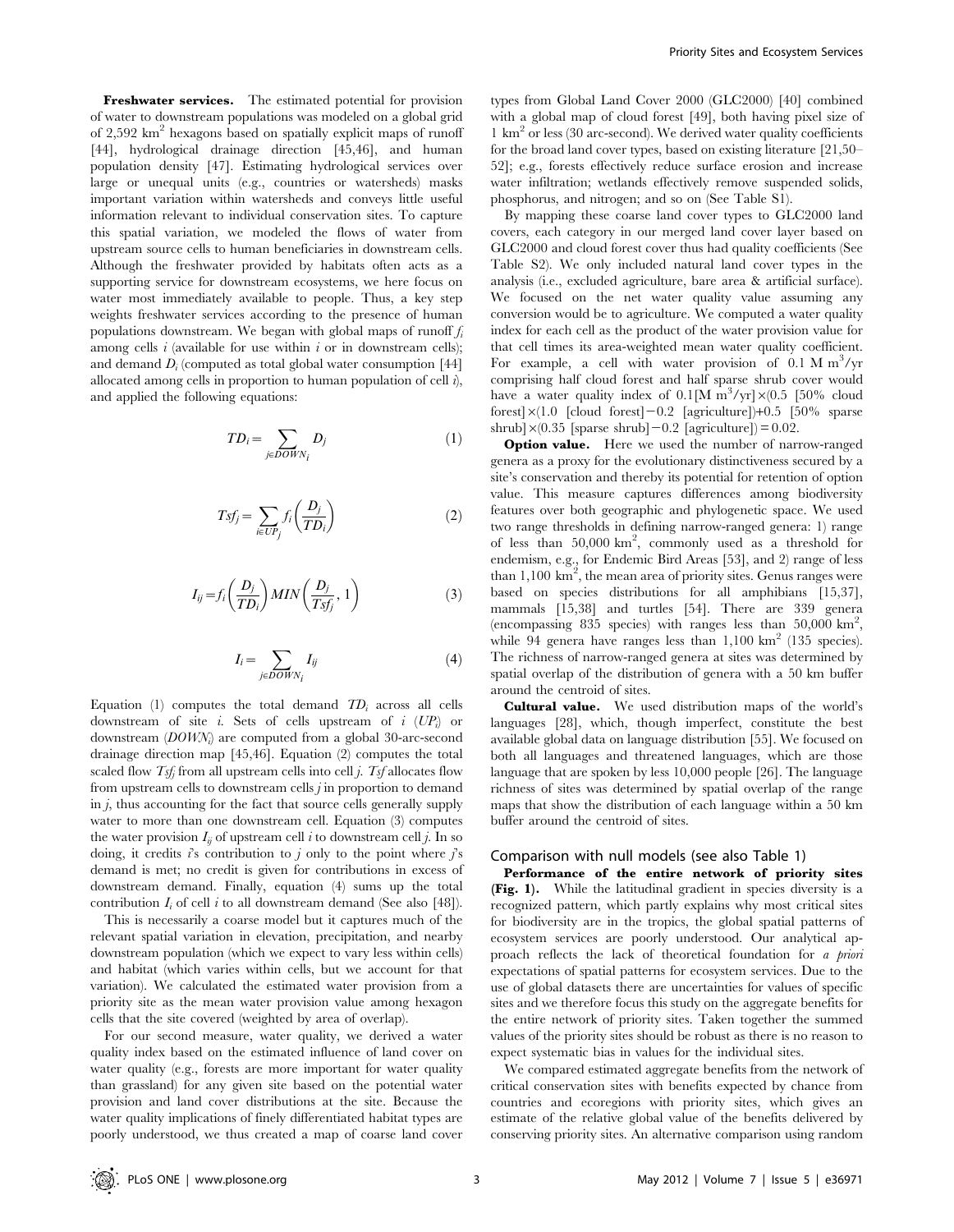Table 1. Overview of analyses on comparison between performance of priority sites with the countries and ecoregions in which they are located.

> Global network of priority sites vs. random networks of sites in countries and ecoregions (Fig. 1)

Individual priority sites vs. mean of random networks in respective countries (Fig. 2)

|                                                 | <b>Priority sites</b>                                                                                | 'Null model'                                                                                                                                                                           | <b>Priority sites</b>                                                                                                     | 'Null model'                                                                                                                                                  |
|-------------------------------------------------|------------------------------------------------------------------------------------------------------|----------------------------------------------------------------------------------------------------------------------------------------------------------------------------------------|---------------------------------------------------------------------------------------------------------------------------|---------------------------------------------------------------------------------------------------------------------------------------------------------------|
| CO <sub>2</sub> emissions avoided Overall value | (t CO <sub>2</sub> /ha/year) for<br>entire set of sites<br>$(n = 524)$                               | Overall value (t CO <sub>2</sub> /ha/year)<br>for random sets $(n = 1,000)$<br>of 524 polygons (centroids<br>with 18 km buffer) within<br>countries holding priority<br>sites          | Site value (t $CO2/ha$ )<br>(per land area)                                                                               | Overall mean ±95%CL (t CO <sub>2</sub> /ha)<br>for random polygons (centroids<br>with 18 km buffer) in countries<br>holding priority sites (per land<br>area) |
| Freshwater services                             | Overall value per ha for<br>entire set of sites                                                      | Overall value per ha in<br>random sets ( $n = 1,000$ ) of<br>524 polygons (centroids<br>with 18 km buffer) within<br>countries and ecoregions<br>holding priority sites                | Site value (water quality)                                                                                                | Overall mean ±95%CL (Water<br>quality) for random polygons<br>(centroids with 50 km buffer) in<br>countries holding priority sites<br>(per land area)         |
| Cultural value                                  | Total number of languages<br>for entire set of sites<br>(centroids with 50 km)<br>buffer)            | Number of languages in<br>random sets ( $n = 1,000$ ) of<br>524 polygons (centroids<br>with 50 km buffer) within<br>countries and ecoregions<br>holding priority sites                 | Number of languages for<br>each site (centroids with<br>50 km buffer) (all languages)                                     | Mean number of languages $\pm$<br>95%CL for random polygons<br>(centroids with 50 km buffer)<br>in countries holding priority sites<br>(all languages)        |
| Option value                                    | Total number of narrow-<br>ranged genera for entire<br>set of sites (centroids with<br>50 km buffer) | Total number narrow-ranged<br>genera in random sets<br>$(n = 1,000)$ of 524 polygons<br>(centroids with 50 km)<br>buffer) within countries<br>and ecoregions holding<br>priority sites | Number of narrow- ranged<br>genera for each site (centroids<br>with 50 km buffer) (genera $<$<br>50,000 km <sup>2</sup> ) | No comparison made (see<br>supplementary methods)                                                                                                             |

doi:10.1371/journal.pone.0036971.t001

distribution around the entire globe as a null model would have been excessively favorable to priority sites, while using the existing distribution of priority sites across countries (e.g., 63 in Mexico, 47 in Colombia) as a null model would be less relevant for assessing the global value of the network of priority sites.

For each ecosystem service we compared the overall estimated benefits for the entire set of 524 priority sites to the estimated benefits expected by chance from global networks of 524 sites within the countries and ecoregions [56] holding priority sites. For the two ecosystem services with values given as density  $(CO<sub>2</sub>)$ emissions avoided and freshwater services), we compared the overall mean for the polygons for the network of priority sites (i.e., total t  $CO<sub>2</sub>$  emissions avoided/yr for the entire set of 524 priority sites) to global networks of 524 sites located randomly within the countries and ecoregions holding priority sites. Each site in the random network of sites constituted a polygon with 18 km radius to yield the same overall areas as for the network of priority sites. For  $CO<sub>2</sub>$  emissions avoided we did not compare with ecoregions, because global deforestation data are only available at national levels. We repeated both analyses excluding the 51 priority sites which we had necessarily delineated using circles only, with qualitatively very similar results (Fig. S2).

The nature of the two other ecosystem services, cultural value and option value, are distinctively different as they constitute total counts – rather than densities – of overlap with ranges of either narrow-ranged genera or languages. Thus, for both the priority sites and null models, we used polygons of 50 km radius (buffer around centroid of sites) to estimate potential richness of narrowranged genera and languages, respectively. Consequently, we sampled sets  $(n = 10,000 \text{ sets})$  of 524 randomly distributed sites within the countries and ecoregions holding priority sites. We

compared these with the performance of circles of radius 50 km around the 524 actual priority site centroids.

Performance of individual priority sites (Fig. 2). Given uncertainties with the values from specific sites due to resolution of the global datasets, we avoid going into much detail or recommendations based on specific sites. However, to reveal overall spatial global pattern of higher-performing priority sites, we mapped each priority site in terms of the number of ecosystem services for which the site performed better than the mean $\pm 95\%$ confidence interval of the total random sites within each country in which it was located (Fig. 2).

We used countries as the units for these comparisons rather than ecoregions because countries are far more often the units in which decisions are made. In addition, values were available for all four services for countries (including  $CO<sub>2</sub>$  emissions avoided, a measure not available for ecoregions). For this comparison, we restricted the analysis to the most relevant aspect of each of the four ecosystem services:

- $CO<sub>2</sub>$  emissions (per land area rather than per forest area to assess relative value of potential  $CO<sub>2</sub>$  emissions avoided for priority sites).
- Freshwater service (water quality rather than water provision as intact ecosystems are particularly important for water quality).
- Cultural value (all languages are more broadly indicative of cultural value than the subset of threatened languages).
- Option value (genera with ranges  $>50,000$  km<sup>2</sup> encompass more unique evolutionary history than the subset of genera with ranges  $>1,100$  km<sup>2</sup>). Despite using this more inclusive definition of option value, this analysis yielded many zero values (57% of priority sites and 85% of random sites),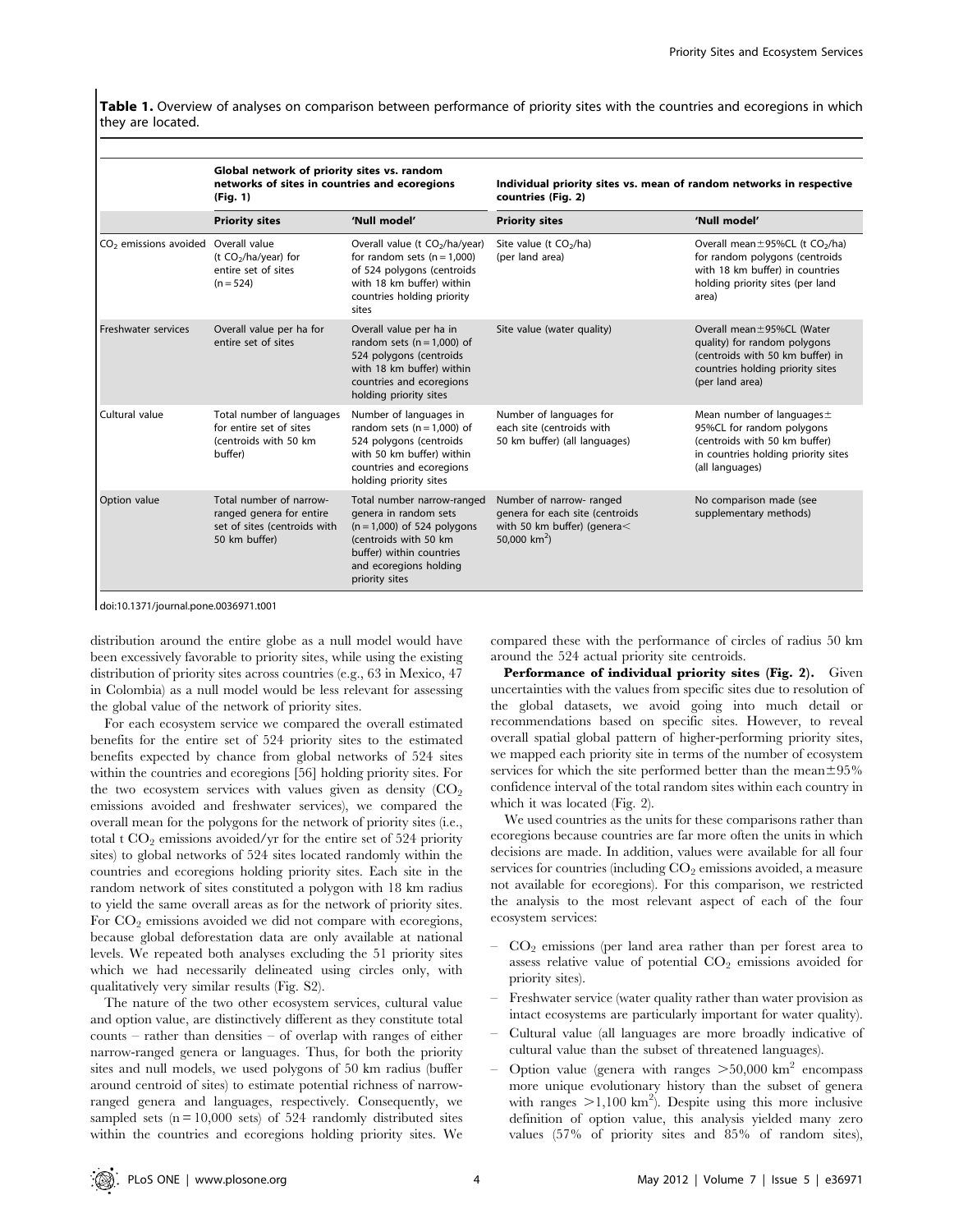

Figure 1. Ecosystem service delivery from priority sites compared to random. Estimated ecosystem service delivery from protection of the global network of priority sites (n = 524) compared to benefits expected at random from conservation of network of 524 sites within the same countries and ecoregions. a) Climate change mitigation through  $CO<sub>2</sub>$  emissions avoided (estimated using national deforestation rates, thus only the country null model is used), b) Freshwater services (water quality and potential water provision), c) Option value measured as number of narrowranged genera (range less than 50,000 km<sup>2</sup> and 1,100 km<sup>2</sup>), and d) Cultural value measured as the number of languages and threatened languages (less than 10,000 speakers). Columns denote 95% percentile and error bars denote 99% percentile of random networks of 524 sites in ecoregions and countries with priority sites  $(n = 10.000)$ . doi:10.1371/journal.pone.0036971.g001

reflecting the fact that many sites cover no narrow-ranged genera, which precluded calculation of reliable confidence limits around the mean. Thus, comparison was not made for option value.

#### Economic benefits versus costs

Benefits from  $CO<sub>2</sub>$  emissions avoided. A recent review of forest carbon market prices and the voluntary carbon market suggests a range from US\$ 1–15/t  $CO<sub>2</sub>e$  for forest carbon with a mid-range estimate of US\$ 7.50 [43]. We applied estimates of US\$ 5 and US\$ 10/t CO<sub>2</sub>e, which is multiplied by annual  $CO<sub>2</sub>$ emissions avoided (t $\mathrm{CO}_2/\mathrm{yr})$  to get the overall potential yield. For this analysis we used carbon stock in forest by restricting the global carbon map to forest by using a global land cover layer [40]. In comparison, estimates on the social cost of carbon, or the marginal damage costs associated with  $CO<sub>2</sub>$  emissions, has been surveyed with median values of US\$ 66 to US\$130 per t C (US\$ 18 to US\$  $35/t$  CO<sub>2</sub>e) in 2010 US dollars (depending on discounting assumptions) [57].

Costs of creating and managing the network of priority sites as protected areas. The costs of a network of priority sites are a combination of acquisition costs and ongoing costs of management. Acquisition cost can vary widely depending on whether protected areas are established on public or private lands [31]; while opportunity costs will be borne in both cases, often only the latter case will involve payments by governments. Given this variation, we estimate the total costs as a range from management cost alone (no acquisition costs) to management costs plus acquisition costs (full acquisition costs) [31].

Management costs. We used a model [31] that predicts the cost of effective management for terrestrial areas as protected areas by using information on priority sites (site area, multiple use of protected area, and percentage of site within 10 km of road) and the countries they are found in (GDP [58], Human Development Index [59]).

Acquisition costs. As a proxy for acquisition costs we use opportunity costs, based on a global map of economic rents from agricultural lands at 5' resolution [32]. We used the 'potential agricultural rents' layer, which is not restricted to the area actually occupied by each crop and therefore includes, e.g., large wilderness areas, and we converted income to returns by using a profit margin of 15% [60]. The US\$ 2000 values were converted to US\$ 2008 values as management costs were estimated in 2008 (GDP). For the comparison of benefits versus creation and management costs for the set of priority sites, we used the 319 priority sites in developing countries for which data are available for all three measures.

## Results

Overall, the aggregated values for the network of priority sites performed significantly better for all four ecosystem services than the random networks of sites in the countries and ecoregions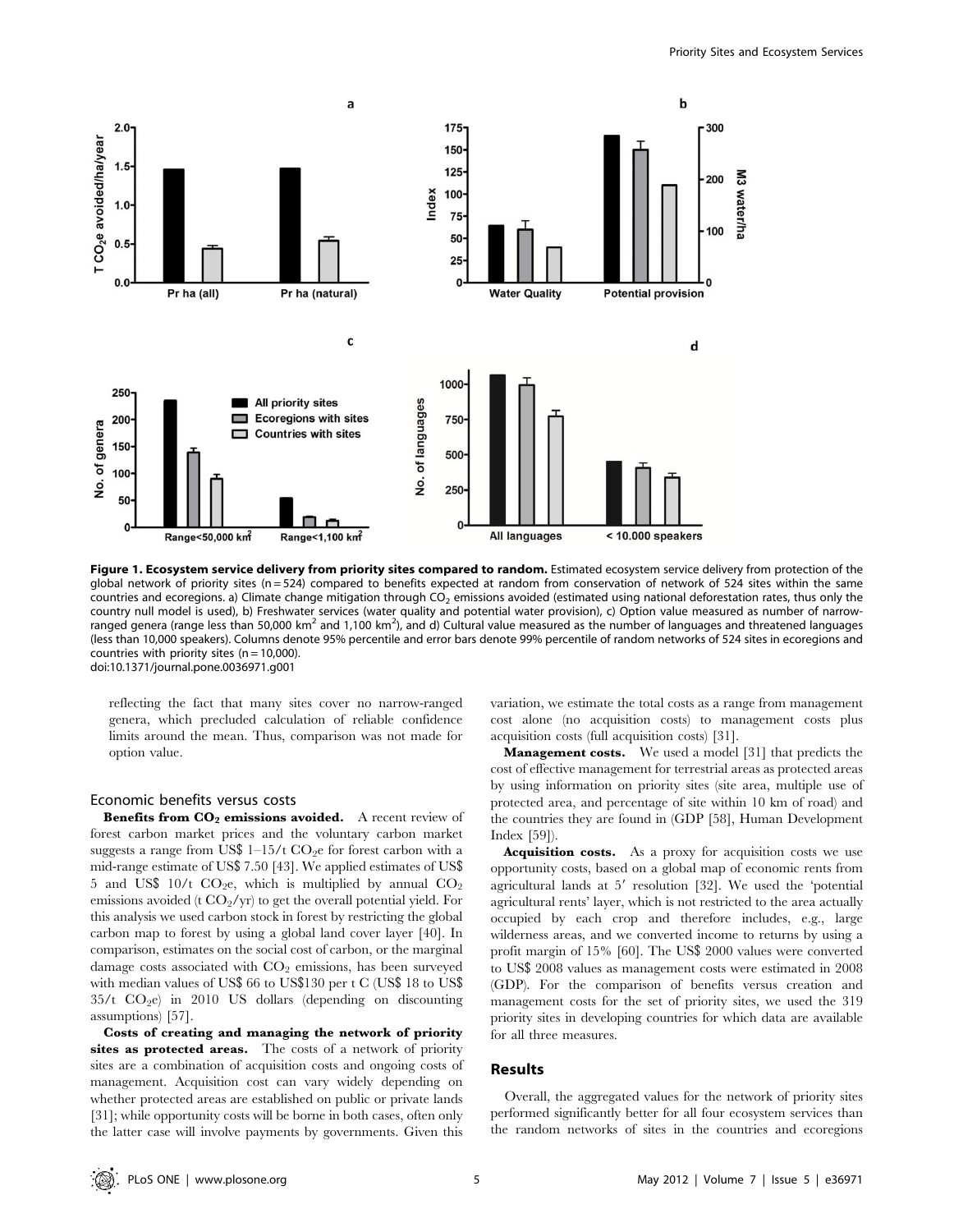

Figure 2. Location of the global network of priority sites and their relative performance compared to country mean. Comparison of the delivery of the ecosystem services for each of the priority sites to the mean±95% confidence interval within the same countries. The ecosystem services included are a) climate mitigation through CO<sub>2</sub> emissions avoided, b) water quality, and c) cultural value as number of languages. Green sites perform better than national means for all three services (9%), yellow for two (35%), orange for one (45%), and red for none (11%). (Option value is excluded as mean $\pm$ 95% confidence interval could not be derived, see supporting methods). doi:10.1371/journal.pone.0036971.g002

where the sites are found (Fig. 1). The protection of priority conservation sites would prevent emissions of 1.5 t  $CO<sub>2</sub>e/ha/yr$ , which is significantly higher than random  $(P<0.01)$ , and approximately three times the emissions reduction expected by chance from networks of sites in the same countries (Fig. 1a). Since we only had deforestation rates for countries, we could not make this comparison for ecoregions. However, carbon storage is significantly higher  $(P<0.01)$  for the priority sites than for the random networks for both countries and ecoregions (Fig. S1). In aggregate the priority sites hold 83.3 t C/ha of natural area, while the means for the random networks are 38.6 t C/ha and 56.0 t C/ ha for countries and ecoregions, respectively.

Protection of priority sites would deliver substantially greater freshwater services than other sites within the same countries or ecoregions (Fig. 1b). The net contribution to water quality from conservation of these sites is higher than expected at random  $(P<0.05)$ ; 1.3 times higher than for countries and 1.8 times higher than for ecoregions. Similarly, the estimated water provision from conservation of these sites is significantly higher than expected  $(P<0.01)$ ; 1.2 and 1.8 times higher than for countries and ecoregions, respectively. These findings for both carbon storage and freshwater services are overall similar if the comparison is only made with the subset of 473 priority sites with well defined boundaries (i.e., excluding the 51 sites with circular buffers. See Fig. S2).

Despite the fact that priority site identification was conducted wholly at the species level, safeguarding these priority sites would also protect significantly more narrow-ranged genera  $(P<0.01;$ Fig. 1c). The priority sites cover the range of 54 and 235 genera with ranges less than  $1,000 \text{ km}^2$  and  $50,000 \text{ km}^2$ , respectively, compared to a mean of 12.8 and 121.4 for countries and 6.7 and 71.8 for ecoregions, respectively.

Finally, we found priority sites to lie in areas of significantly higher linguistic diversity for both all languages and threatened languages  $(P<0.01$ ; Fig. 1d). The priority sites cover the range of 1,063 languages and 451 threatened languages compared to a mean of 672 and 271 for countries and 880 and 323 for ecoregions, respectively.

The aggregate values for the entire network of priority sites clearly encompass considerable variation in delivery of ecosystem services among individual sites. Figure 2 shows how priority sites perform compared to random sites for some ecosystem services in their country. Provision of ecosystem services among individual sites varies considerably (Fig. 2). Some priority sites are extremely important for several ecosystem services, while other sites do not outperform random sites for some ecosystem services in the country they are found in. Figure 2 reveals that the priority sites than perform relatively well are those located in tropical mountains such as the Mexican Sierras, tropical Andes, Afromontane systems, and Indian Western Ghats. The geographical pattern of priority sites for each ecosystem service considered individually shows the same general overall pattern (See also Fig. S3 and Table S3).

For one ecosystem service – carbon storage – we can predict potential financial benefits for comparison to the financial costs of protecting these sites. We compared the 319 priority sites in developing countries that have data for benefits, management costs and opportunity costs. Conservation of these 319 priority sites in developing countries could yield an estimated revenue of US\$ 165–331 million annually under a carbon market mechanism to mitigate climate change, assuming a carbon price of US\$ 5–10/ t  $CO<sub>2</sub>e/yr$  [18]. This is necessarily a simplified measure given the underlying data and transaction costs were not considered. By comparison, our estimate of the cost of creating and managing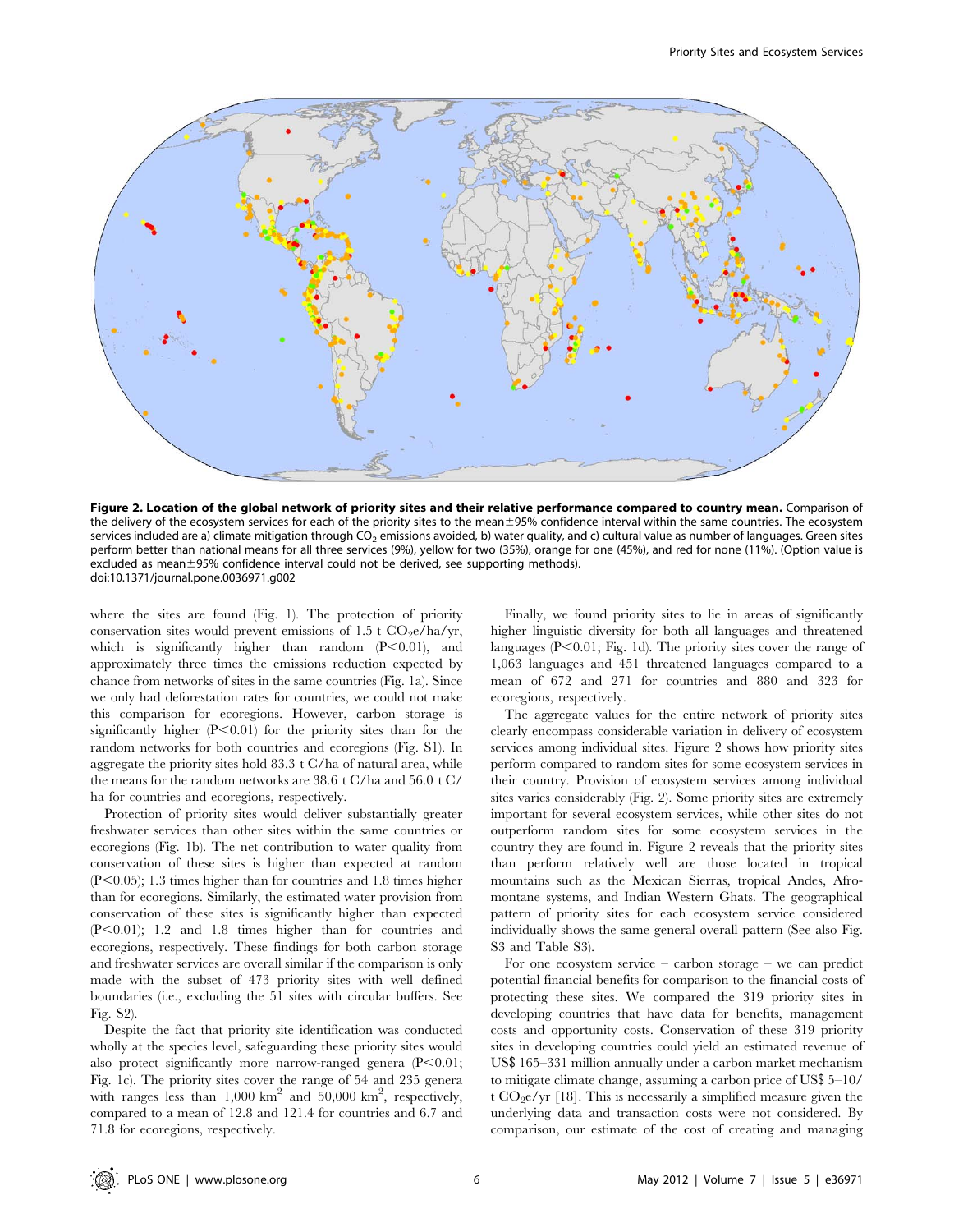these 319 priority sites as a protected area network range from US\$ 304 million per year (management costs for the network) to US \$2,411 million per year (management costs+full acquisition costs) suggesting that REDD+ revenue alone might be sufficient to finance their ongoing conservation (if there are no acquisition costs). However, foregone agricultural opportunities from safeguarding these sites' costs could be much larger, at US\$ 2,411 million, 7–15 times higher than the potential REDD+ revenue for these 319 sites within developing countries.

## Discussion

Overall, we found that the network of priority sites performed significantly better than expected for all four ecosystem services. We found that the potential for avoidance of  $CO<sub>2</sub>$  emissions was disproportionately higher for the priority sites. Several factors drive this result. The overall carbon stock per unit area in priority sites is 2.2 times higher than median in countries holding priority sites (1.5 times higher than ecoregions holding priority sites; Fig. S1) mainly because priority sites have a higher proportion of forest cover (63%) than their encompassing countries and ecoregions (36/44%, respectively; all subsequent comparisons follow this same format) and more carbon-dense forest (1.4/1.2 times more C per forest area). The threatened species that trigger priority site identification also tend to be in areas with greater habitat loss rates: 59% of the sites lie within high-deforestation countries [42].

The disproportionate delivery of freshwater can be attributed to four factors. First, priority sites hold a relatively high proportion of forest, a land cover of particular importance for water quality (76% and 44% higher for country and ecoregion comparisons, respectively). In addition, priority sites overall were situated in areas with more people (mean  $134$  people/km<sup>2</sup> within 50 km of priority sites vs.  $52/71$  people/km<sup>2</sup>), with higher elevations [61] (mean elevation of 1,050 m for priority sites vs. 648/760 m) and thus more downstream area, and with higher precipitation [62] (mean precipitation at priority sites of 1,461 mm/year vs. 726/ 958 mm/year).

The priority sites, which are identified solely based on specieslevel information for one or more Endangered or Critically Endangered species, would also protect a disproportionate share of narrow-ranged genera. This finding suggests that protecting these priority sites would provide a higher potential for preserving unique evolutionary history for humanity's future use. Clearly it is difficult to provide a robust proxy for 'option value' – the potential value to society – as these values are not yet realized. Nevertheless, a compelling argument can be made that maximizing the retention of phylogenetic diversity (PD) should also maximize option value, as well as diversification and adaptation of the species in a future of climatic change [23]. It should be noted that we used only one measure of option value. Alternative measures of other aspects of option value, e.g. [23], including biodiversity measures related to specific current uses such as agricultural biodiversity or specific groups of organisms with strong records of pharmaceutical compounds might have revealed different findings – although the lack of data renders such measures impossible to apply at the global level at present.

We found priority sites to lie in areas of significantly higher linguistic diversity of both all languages and threatened languages (i.e. those spoken by  $\leq 10,000$  people). Linguistic diversity is positively correlated with forest area and maximum altitude in countries [29], which might contribute to the observed pattern. While the link between safeguarding priority sites and cultural value through preserving languages is complex, these findings do suggest a potential importance of priority site conservation for the

maintenance of cultural value. While this does not imply that protecting these sites necessarily would help conserve their threatened human cultures, an inclusive approach to conservation action at these sites that are disproportionally important for local human cultures could help maintain cultural value. These findings also emphasize the importance of collaboration with indigenous people in planning and implementing conservation efforts. It should be noted that we have focused on one particular measure of cultural value for which data were available, and an analysis using another measure of cultural value in the broader sense (including, e.g. recreational value) might reveal other findings.

Provision of ecosystem services among individual sites varies considerably (Fig. 2, see also Fig. S3 and Table S3). While the aggregated values of the priority sites should be robust (as there is no reason to expect systematic bias in values for the individual sites), there are considerable uncertainties with the values from specific sites due to resolution of the global datasets. Consequently, we caution against inferring detail for specific sites, instead focusing on the overall spatial pattern of priority sites compared to random sites within countries. Those sites which provide most disproportionate ecosystem service benefits compared to alternative sites within their respective countries tend to be in tropical mountains. Such regions are characterized by tropical forest remnants, rapid deforestation, high rainfall, and large human populations, which combine to drive this result. Those sites which provide fewest ecosystem service benefits lie mainly in small oceanic islands (e.g., in the Gulf of California, the Lesser Antilles, and the Indian Ocean islands), which, conversely, often hold xeric habitats, low rainfall, and sparse human population. Further analysis at a finer scale with local/regional data will be needed to assess the value of specific priority sites for delivery of ecosystem services.

This analysis estimated that the conservation of these priority sites will provide disproportionate delivery of ecosystem service benefits in the non-monetary sense. An important question is how the financial benefits of these ecosystem services will compare to the financial cost of protecting them. Unfortunately, data on economic benefits for most ecosystem services are unavailable in most regions. Thus, we can only predict potential financial benefits of one ecosystem service – carbon storage – for comparison to the financial costs of protecting these sites. Nevertheless, the estimate is useful in illustrating the magnitude of the potential financial benefits arising from carbon storage. Our lower range estimate of the cost of protecting the global network of priority sites predicts management costs for the network are on the same order of magnitude as this potential economic benefit, suggesting that REDD+ revenue alone could be sufficient to finance their ongoing conservation. However, the upper range measure, which includes acquisition costs in terms of foregone agricultural opportunity from safeguarding these sites, suggests that costs would be much larger (7–15 times) than the total potential REDD+ revenue for these sites. Although this result is consistent with other analyses of REDD+ benefits relative to conservation costs [63], it probably overestimates the value of opportunity costs given maximum productivity is assumed, which often will not be the case in most regions. On the other hand, the measure of agricultural rents does not capture other aspects of opportunity costs such as lost opportunities for hydroelectric development, road building, mining etc., which in some places may be of considerable value [64].

That potential REDD+ revenue from safeguarding all priority sites would be exceeded by opportunity costs is unsurprising, given that carbon storage is associated with high-carbon ecosystems such as forests and thus non-forest sites will tend to perform poorly.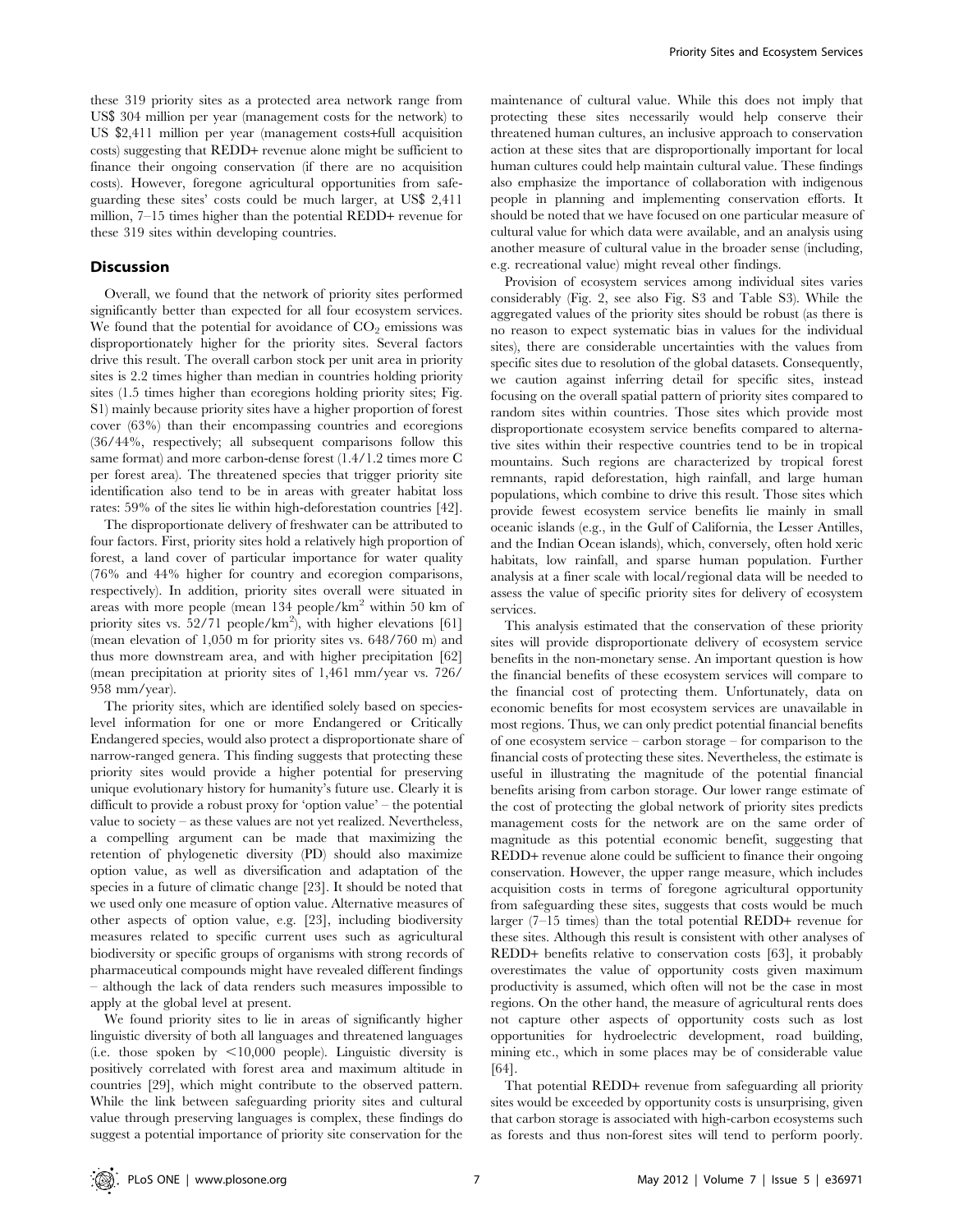Thus, although REDD+ funding constitutes a source of finance that can provide incidental benefits to conservation, a narrow focus on the carbon value of conservation areas could potentially neglect many valuable conservation sites and their associated ecosystem services. A more comprehensive economic analysis – albeit one for which global data are not yet available – would also include the estimated economic benefits from various other ecosystem services arising from the intact habitats in these priority sites such as clean freshwater, climate change adaptation, ecotourism, and others. When the full range of benefits is taken into account, the economic benefits of conservation often exceed costs at both global and national scales [9,65,66]. Moreover, there are numerous other reasons to protect these sites, not least the option and cultural values estimated here, in addition to that of preventing the extinction of the species themselves.

While values for individual sites are uncertain in a global analysis, the aggregated values are robust. Here our results are surprisingly consistent across four disparate ecosystem services and varied data sources. These critical conservation sites, essential for halting imminent species extinctions, may be also effective choices for delivery of ecosystem services for human well-being.

## Supporting Information

Figure S1 Estimated carbon storage in natural land covers from protection of the global network of priority sites  $(n = 524)$  compared to null models of predicted benefits from conservation within the same countries and ecoregions. Columns denote 95% percentile and error bars denote 99% percentile of random networks of sites in ecoregions and countries with priority sites  $(n = 10,000)$ . (TIF)

Figure S2 Ecosystem service delivery from protection of global network of priority sites (n = 473, i.e., excluding those 51 priority sites where boundaries could not be defined based on existing polygons) compared to null model within the same countries and ecoregions: a) estimated carbon storage and, b) estimated freshwater

#### References

- Butchart SHM, Scharlemann JPW, Evans MI, Quader S, Arico S, et al. (2012) Protecting Important Sites for Biodiversity Contributes to Meeting Global Conservation Targets. PLoS ONE 7: e32529.
- 2. Millennium Ecosystem Assessment (2005) Ecosystems and Human Well-Being. Washington, DC: Island Press.
- 3. Adams W, Aveling R, Brockington D, Dickson B, Elliott J, et al. (2004) Biodiversity Conservation and the Eradication of Poverty. Science 306: 1146–1149.
- Roe D (2008) The origins and evolution of the conservation-poverty debate: a review of key literature, events and policy processes. Oryx 42: 491–503.
- 5. Armsworth PR, Chan KMA, Daily GC, Ehrlich PR, Kremen C, et al. (2007) Ecosystem-service science and the way forward for conservation. Conserv Biol 21: 1383–1384.
- 6. Turner WR, Brandon K, Brooks TM, Costanza R, da Fonseca GAB, et al. (2007) Global conservation of biodiversity and ecosystem services. Bio Science 57: 868–873.
- 7. Naidoo R, Balmford A, Costanza R, Fisher B, Green RE, et al. (2008) Global mapping of ecosystem services and conservation priorities. Proc Natl Acad Sci U S A 105: 9495–9500.
- 8. Luck GW, Chan KMA, Fay JP (2009) Protecting ecosystem services and biodiversity in the world's watersheds. Cons Lett 2: 179–188.
- 9. Turner WR, Brandon K, Brooks TM, Gascon C, Gibbs H, et al. (2012) Global biodiversity conservation and the alleviation of poverty. Bio Science 62: 85–92. 10. Chan KMA, Shaw MR, Cameron DR, Underwood EC, Daily GC (2006)

congruence between biodiversity and ecosystem services in South Africa. Biol Conserv 142: 553–562.

12. Anderson BJ, Armsworth PR, Eigenbrod F, Thomas CD, Gillings S, et al. (2009) Spatial covariance between biodiversity and other ecosystem service priorities. J Appl Ecol 46: 888–896.

services. Columns denote 95% percentile and error bars denote 99% percentile of random networks of sites in ecoregions and countries with priority sites  $(n = 10,000)$ . (TIF)

Figure S3 The relative ecosystem service delivery of priority sites compared to random sites in the country in which they are located. a) CO2 emissions avoided (per land area). b) Water quality to downstream populations. c) Cultural value measured as number of languages in and near sites. Priority sites that are significantly better (green), worse (red), and equal to (white) than mean  $\pm 95\%$  confidence interval of random sites. Data deficient sites are black.

(TIF)

## Table S1 Water quality coefficients for main land cover types.

(DOC)

Table S2 Water quality coefficients for the broad land cover types. (DOC)

Table S3 Provision of ecosystem services from individual priority sites compared to mean of country in which they are located.

(DOC)

## Acknowledgments

We thank A. Bruner, J. Busch, M. Foster, F. Godoy, M. Hoffmann, M. Honzák, and K. Koenig for assistance. We thank BirdLife International for data on IBAs and the Alliance for Zero Extinction for the AZE site data.

#### Author Contributions

Conceived and designed the experiments: FWL WRT TMB. Performed the experiments: FWL WRT. Analyzed the data: FWL WRT TMB. Contributed reagents/materials/analysis tools: FWL WRT TMB. Wrote the paper: FWL WRT TMB.

- 13. Naidoo R, Adamowicz WL (2005) Economic benefits of biodiversity exceed costs of conservation at an African rainforest reserve. Proc Natl Acad Sci U S A 102: 16712–16716.
- 14. Ricketts TH, Dinerstein E, Boucher T, Brooks TM, Butchart SHM, et al. (2005) Pinpointing and preventing imminent extinctions. Proc Natl Acad Sci U S A 102: 18497–18501.
- 15. International Union for the Conservation of Nature (IUCN) (2009) IUCN Red List of Threatened Species. Available: http://www.iucnredlist.org. Accessed 2012 May 4.
- 16. CBD (2010) Decision X/2. The Strategic Plan for Biodiversity 2011–2020 and the Aichi Biodiversity Targets.
- 17. van der Werf GR, Morton DC, DeFries RS, Olivier JGJ, Kasibhatla PS, et al. (2009) CO2 emissions from forest loss. Nature Geoscience 2: 737–738.
- 18. Scharlemann JPW, Kapos V, Campbell A, Lysenko I, Burgess ND, et al. (2010) Securing tropical forest carbon: the contribution of protected areas to REDD. Oryx 44: 352–357.
- 19. McKinsey & Company (2009) Pathways to a Low-Carbon Economy: Version 2 of the Global Greenhouse Gas Abatement Cost Curve.
- 20. UNFCCC (2010) 'Cancun Agreements'.
- 21. Brauman KA, Daily GC, Duarte TK, Mooney HA (2007) The nature and value of ecosystem services: An overview highlighting hydrologic services. Annu Rev Env Resour 32: 67–98.
- 22. Chivian E, Bernstein A (2008) Sustaining Life: How Human Health Depends on Biodiversity. New York: Oxford University Press.
- 23. Forest F, Grenyer R, Rouget M, Davies TJ, Cowling RM, et al. (2007) Preserving the evolutionary potential of floras in biodiversity hotspots. Nature 445: 757–760.
- 24. Chan KMA, Goldstein J, Satterfield T, Hannahs N, Kikiloi K, et al. (2011) Cultural Services and Non-use Values. In: Kareiva P, Tallis H, Ricketts TH, Daily GC, Polasky S, eds. Natural Capital: Theory and Practice of Mapping Ecosystem Services. USA: Oxford University Press. pp 206–228.